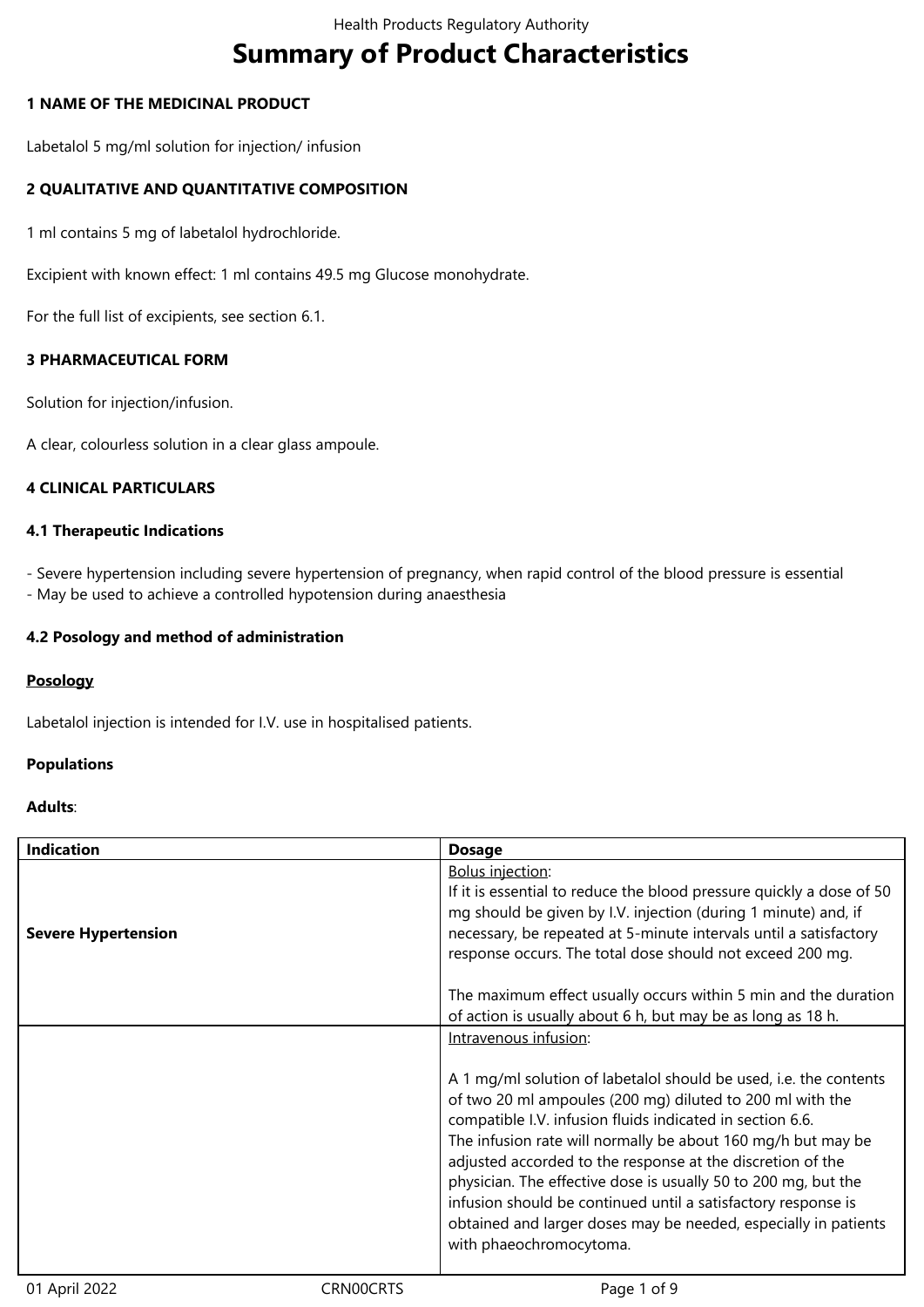|                                                       | In case of severe hypertension of pregnancy, a slower and<br>increasing rate of infusion should be used. Infusion rate should<br>be started at 20 mg/h, then doubled every 30 minutes until a<br>satisfactory response is obtained or a dosage of 160 mg/h is |
|-------------------------------------------------------|---------------------------------------------------------------------------------------------------------------------------------------------------------------------------------------------------------------------------------------------------------------|
|                                                       | reached.                                                                                                                                                                                                                                                      |
|                                                       | To achieve a controlled hypotension during anaesthesia, the<br>recommended starting dose of labetalol for injection is 10 to 20<br>mg intravenously depending on the age and condition of the<br>patient.                                                     |
| Achieving a controlled hypotension during anaesthesia | If satisfactory hypotension is not achieved after 5 min, increments<br>of 5 to 10 mg should be given until the desired level of blood<br>pressure is attained.                                                                                                |
|                                                       | The mean duration of hypotension following 20 to 25 mg of<br>labetalol is 50 minutes.                                                                                                                                                                         |
| <b>Hypertension Due to Other Causes</b>               | Infuse at a rate of 120-160 mg/h until a satisfactory response is<br>obtained, then stop infusion. The effective dose is usually 50 to<br>200 mg, but larger doses may be needed, especially in patients<br>with phaeochromocytoma.                           |

## **Paediatric population:**

The safety and efficacy of labetalol in paediatric patients aged 0 to 18 years have not been established. No data are available.

# **Method of administration**

Precautions to be taken before handling or administering the medicinal product:

Patients should always receive the medicinal product whilst in the supine or left lateral position.

Raising the patient into the upright position within 3 h of I.V. labetalol administration should be avoided since excessive postural hypotension may occur.

# **4.3 Contraindications**

- Labetalol is contraindicated in patients known to have hypersensitivity to the active substance or to any of the excipients listed in section 6.1.

- Non-selective beta-blockers should not be used for patients with asthma or a history of obstructive airway disease

- Labetalol is contraindicated in second or third degree heart block (unless pacemaker is in situ), cardiogenic shock and other conditions associated with severe and prolonged hypotension or severe bradycardia

- Uncompensated heart failure
- Unstable/uncontrolled heart insufficiency
- Sick sinus syndrome (including sinus atrial block) unless pacemaker in situ
- Prinzmetal angina
- Sinus node dysfunction
- Untreated phaeochromocytoma

# **4.4 Special warnings and precautions for use**

## **Liver disease**

Care should be taken in liver disease. There have been very rare reports of severe hepatocellular injury with labetalol therapy. The hepatic injury is usually reversible and has occurred after both short- and long-term treatment. However, hepatic necrosis, in some cases with fatal outcome, has been reported. Appropriate laboratory tests should be done at the first sign or symptom of liver dysfunction. If there is laboratory evidence of liver injury or the patient is jaundiced, labetalol therapy should be stopped and not re-started.

Particular care should be taken when labetalol is used in patients with hepatic impairment as these patients metabolise labetalol more slowly than patients without hepatic impairment.

## **Renal impairment**

Caution is advised when labetalol is used for patients with severe renal impairment (GFR = 15-29 mL/min / 1.73m<sup>2</sup>).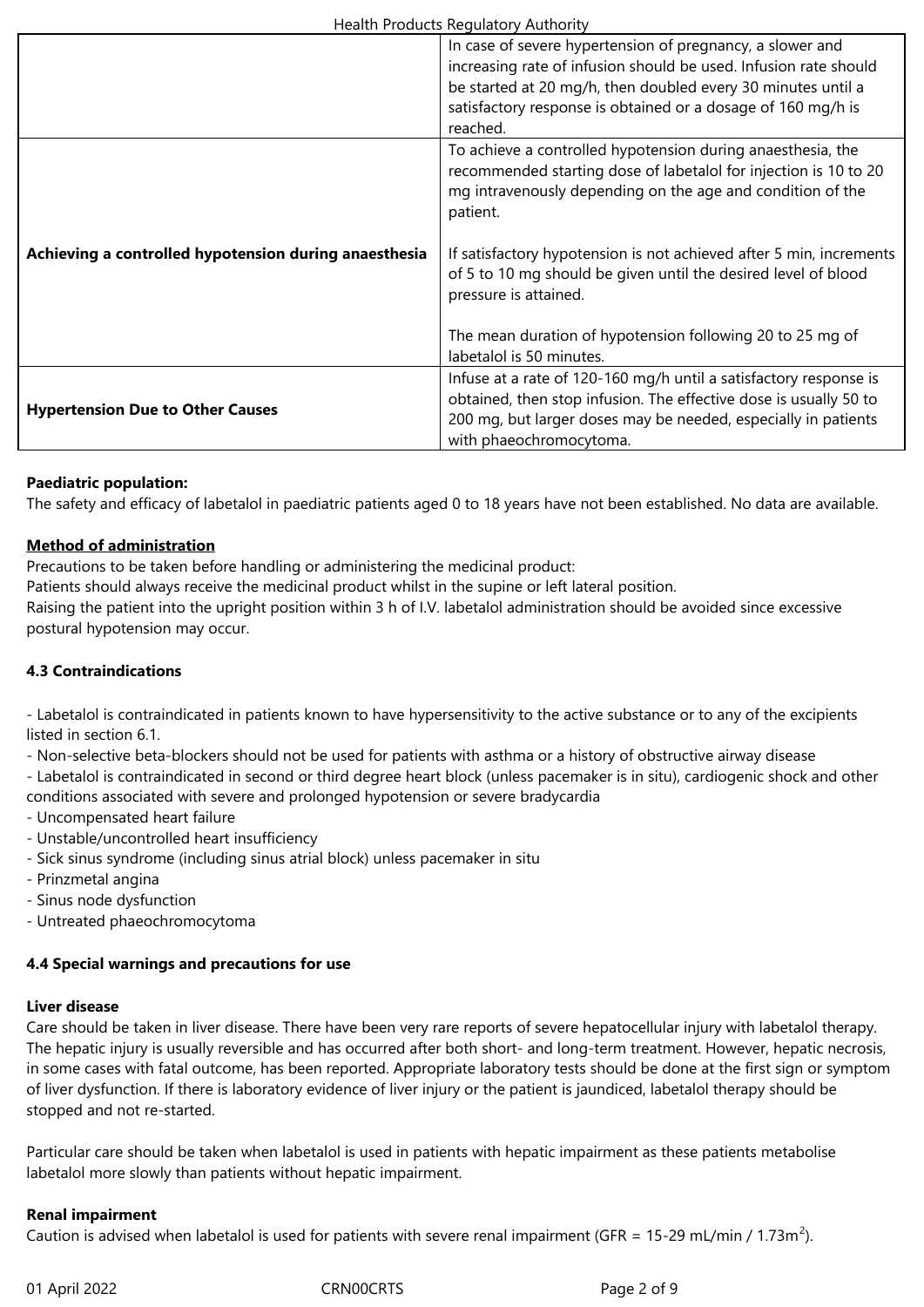# **Peripheral vascular disease**

Labetalol should be used with caution in patients with peripheral vascular disease as their symptoms may be exacerbated. Caution is advised in patients with peripheral arterial disease (Raynauds syndrome, claudicatio intermittens), as labetalol may exacerbate their symptoms. Alpha-block may counter the unfortunate effect of beta-blockers.

## **Symptomatic bradycardia**

If the patient develops symptomatic bradycardia, then the dosage of labetalol should be reduced.

# **First-degree atrio ventricular block**

Given the negative effect of beta-adrenoceptor blocking medicinal products on atrioventricular conduction time, labetalol should be administered with caution to patients with first-degree atrio-ventricular block.

# **Diabetes mellitus**

Care should be taken in case of uncontrolled or difficult-to-control diabetes mellitus. As with other beta-adrenoceptor blocking medicinal products, labetalol may mask the symptoms of hypoglycaemia (tachycardia and tremor) in diabetic patients. The hypoglycaemic effect of insulin and oral hypoglycaemic agents may be enhanced by beta blockers.

Labetalol S.A.L.F. contains 49.5 mg/ml of glucose monohydrate. This should be taken into account in patients with diabetes mellitus.

# **Thyrotoxicosis**

Beta blockers may mask the symptoms of thyrotoxicosis, but the thyroid function is not altered.

# **Hypersensitivity to beta blockers**

Risk of anaphylactic reaction: When taking beta blockers, patients with a history of severe anaphylactic reaction to a variety of allergens may be more reactive to repeated challenge, either accidental, diagnostic or therapeutic. Such patients may be unresponsive to the usual doses of epinephrine used to treat an allergic reaction.

# **Adrenaline**

If patients receiving labetalol require adrenaline treatment, a reduced dosage of adrenaline should be used as concomitant administration of labetalol with adrenaline may result in bradycardia and hypertension (see section 4.5 Interaction with other medicinal products and other forms of interaction).

Upon severe influence of adrenaline as in phaeochromocytoma, labetalol may cause a paradoxical blood pressure elevation.

# **Skin rashes and/or dry eyes**

There have been reports of skin rashes and/or dry eyes associated with the use of beta-adrenoceptor blocking medicinal products. The reported incidence is small and in most cases, the symptoms have cleared when the treatment was withdrawn. Gradual discontinuance of the medicinal product should be considered if any such reaction is not otherwise explicable.

## **Intraoperative Floppy Iris Syndrome**

The occurrence of intraoperative Floppy Iris Syndrome (IFIS, a variant of Small Pupil Syndrome) has been observed during cataract surgery in some patients on, or previously treated with, or previously treated with tamsulosin. Isolated reports have also been received with other alpha-1 blockers and the possibility of a class effect cannot be excluded. As IFIS may lead to increased procedural complications during the cataract operation, current or past use of alpha-1 blockers should be made known to the ophthalmic surgeon in advance of surgery.

# **Heart failure or poor left ventricular function**

Special care should be taken with patients who suffer from heart failure or poor left ventricular systolic function. Labetalol is contraindicated in uncontrolled heart failure, but may be used with caution in patients who are well managed and free of symptoms. Heart failure should be controlled with appropriate therapy before use of labetalol.

Use of beta blockers implies a risk of inducing or exacerbating heart failure or obstructive lung disease. In case of heart failure the myocardial contractility should be maintained and the failure should be compensated. Patients with reduced contractility, particularly the elderly, should be monitored regularly for development of heart failure.

It is strongly recommended not to stop treatment with Labetalol Hydrochloride abruptly, especially in patients with heart failure and patients with angina pectoris (risk of exacerbation of angina, myocardial infarction and ventricular fibrillation).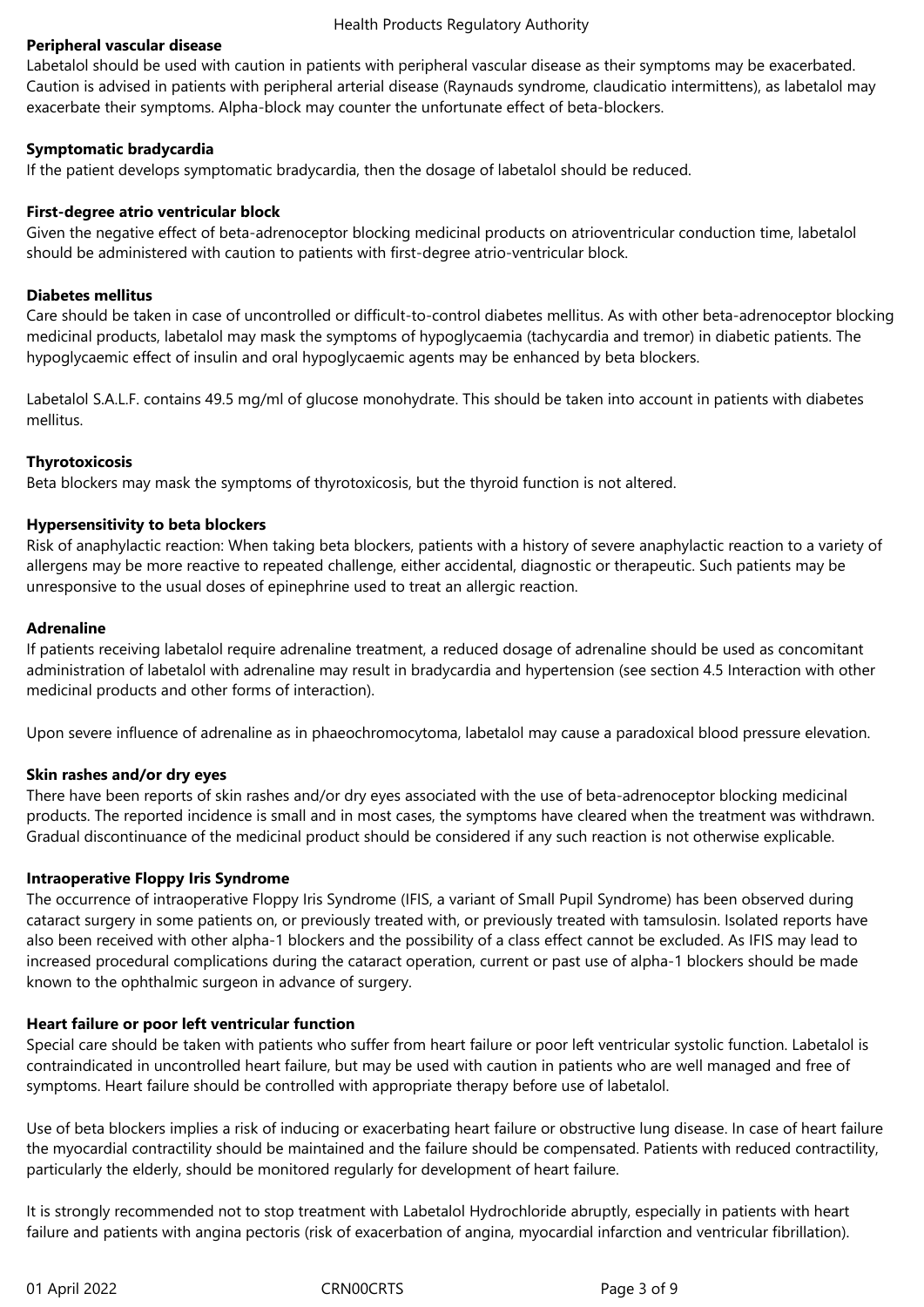# **Inhalation anaesthetics**

Care should be taken with concomitant treatment with inhalation anaesthetics (see section 4.5 Interaction with other medicinal products and other forms of interaction). Labetalol need not be discontinued prior to anaesthesia but patients should receive I.V. atropine prior to induction. Labetalol may enhance the hypotensive effects of volatile anaesthetics.

## **Metabolic acidosis and phaeochromocytoma**

Care should be taken in case of metabolic acidosis and phaeochromocytoma. In patients with phaeochromocytoma, labetolol may be administered only after an adequate alpha-blockade is achieved.

# **Calcium antagonists**

Care should be taken if labetalol is used concomitantly with calcium antagonists, particularly the "calcium entry blockers", which influence contractility and AV conduction negatively.

Care should be taken with concomitant administration of adrenaline, verapamil or a class-1 antiarrhythmics (see section 4.5 Interaction with other medicinal products and other forms of interaction).

Beta blockers have a negative inotropic effect, but does not affect the positive inotropic effect of digitalis.

# **Sudden haemorrhage**

During anaesthesia, labetalol may mask the compensatory physiological responses of sudden haemorrhage (tachycardia and vasoconstriction). Close attention must therefore be paid to blood loss and the blood volume maintained.

# **Administration**

It desirable to monitor the blood pressure and heart rate after the injection and during infusion. In most patients, there is a small decrease in the heart rate; severe bradycardia is unusual but may be controlled by injecting atropine 1 to 2 mg intravenously.

Respiratory function should be observed, particularly in patients with any known impairment.

Once the blood pressure has been adequately reduced by bolus injection or infusion, maintenance therapy with labetalol tablets should be substituted with a starting dose of 100 mg twice daily.

Labetalol injection has been administered to patients with uncontrolled hypertension already receiving other hypotensive agents, including beta-blockers medicinal products, without adverse effects.

# **4.5 Interaction with other medicinal products and other forms of interactions**

The hypotensive effect of labetalol may be reduced when used in combination with prostaglandin synthetase inhibitors (NSAIDs). Dosage adjustments may therefore be necessary. Additive synergism may occur with other antihypertensive agents.

Labetalol fluoresces in alkaline solution at an excitation wavelength of 334 nanometres and a fluorescence wavelength of 412 nanometres, and may therefore interfere with the assays of certain fluorescent substances including catecholamines.

The presence of labetalol metabolites in the urine may result in falsely elevated levels or urinary catecholamines, metanephrine, normetanephrine and vanillylmandelic acid, (VMA) when measured by fluorimetric or photometric methods. In screening patients suspected of having a phaeochromocytoma and being treated with labetalol hydrochloride, a specific method such as high performance liquid chromatography with a solid phase extraction should be employed in determining levels of catecholamines.

Labetalol has been shown to reduce the uptake of radioisotopes of metaiodobenzylguanidine (MIBG). Care should therefore be taken in interpreting results from MIBG scintigraphy.

Concomitant administration of labetalol and adrenaline may result in bradycardia and hypertension (see section 4.4 Special warnings and precautions for use).

Care should be taken if labetalol is used concomitantly with either Class I antiarrhythmic agents or calcium antagonists of the verapamil type.

Increased risk of myocardial depression in combination with Class I antiarrhythmic (e.g. disopyramide and quinidine) and amiodarone (Class II antiarrhythmics).

01 April 2022 CRN00CRTS Page 4 of 9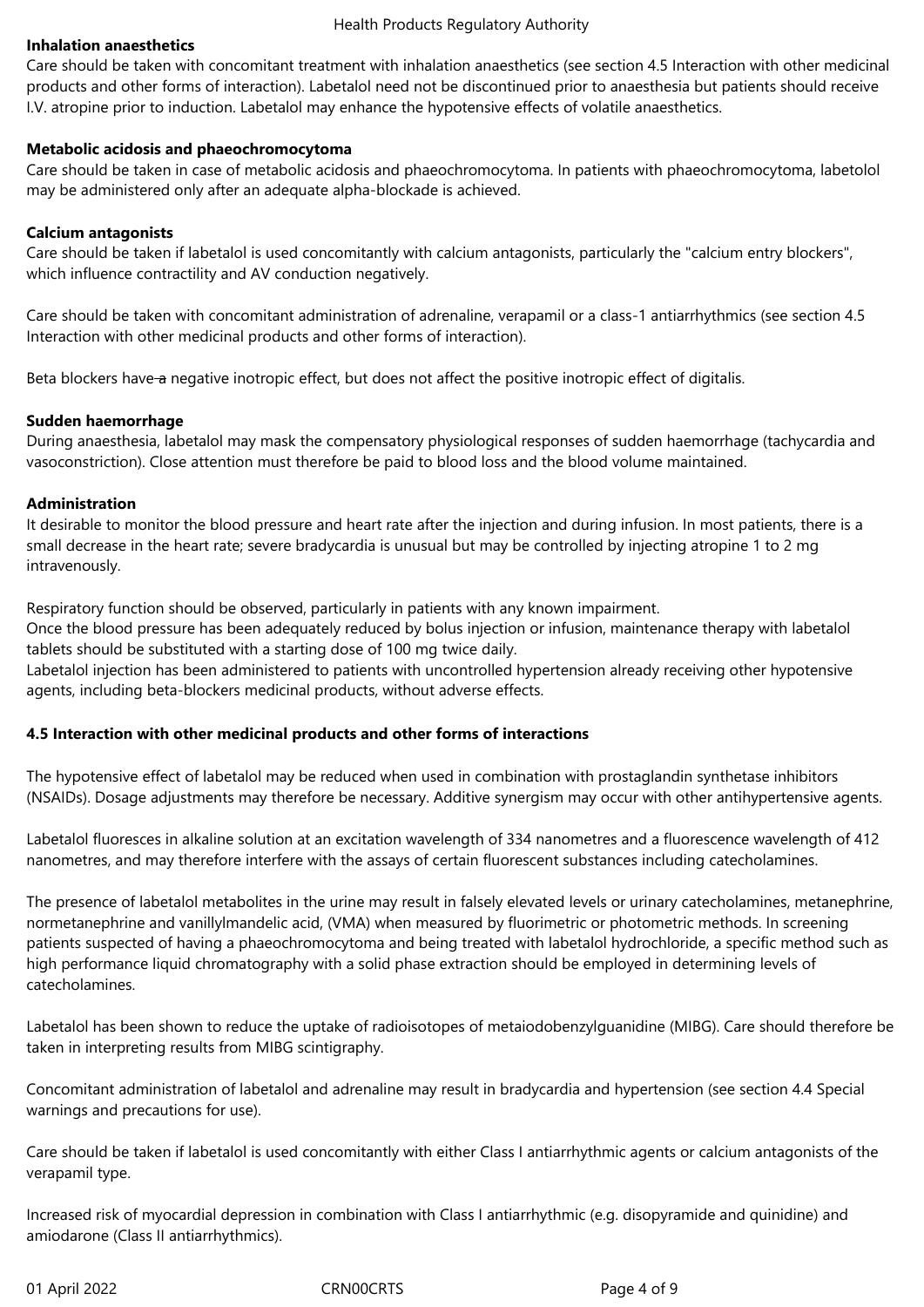Risk of marked bradycardia and hypotension in combination with calcium antagonists with negative inotropic effect (e.g., verapamil, diltiazem), especially in patients with an impaired ventricular function and/or conduction disorders. In case of change from a calcium antagonist to a beta-blocker or reverse, new intravenous therapy must not be initiated before at least 48 hours after withdrawal of the former treatment.

Concomitant treatment with calcium antagonists which are dihydropyridine derivatives (e.g. nifedipine) may increase the risk of hypotension and may lead to heart failure in patients with latent cardial insufficiency. Digitalis glycosides in combination with beta blockers may increase the atrioventricular conduction time. Labetalol may enhance the digoxin's effect of reducing ventricular rate.

Beta-blockers, especially non-selective beta blockers, may increase the risk of hypoglycaemia in diabetic patients and mask the symptoms of hypoglycaemia, such as tachycardia and tremor, and delay the normalisation of blood sugar after insulin-induced hypoglycemia, especially non-selective beta blockers. Dose adjustments of oral antidiabetics and insulin may be necessary.

Care should be taken at general anaesthesia of patients using beta blockers. Beta blockers reduce the risk of arrhythmias during anaesthesia, but may lead to reduction of the reflectoric tachycardia and increase the risk of hypotension during anaesthesia. As anaesthetic, an agent with as low as possible degree of negative inotropic effect should be used. Heart function must be closely monitored and bradycardia due to vagal dominance should be corrected by intravenous administration of atropine 1-2 mg intravenously (withdrawal prior to surgery, see section 4.2 Posology and method of administration).

For withdrawal in patients using both beta blockers and clonidine, gradual discontinuation of the beta blocker must be done several days before discontinuation of clonidine. This is to reduce the potential rebound hypertensive crisis which is a consequence of withdrawal of clonidine. Accordingly, when changing from clonidine to a beta-blocker, it is important to discontinue clonidine gradually and start treatment with beta blocker several days after the clonidine has been withdrawn.

Concomitant treatment with cholinesterase inhibitors can increase the risk of bradycardia.

Concomitant treatment with stimulating adrenergics may increase the risk of increased blood pressure (e.g. phenylpropanolamine and adrenaline), while concomitant treatment with beta stimulating adrenergics results in a mutual reduced effect (antidote effect).

Concomitant use of ergotamine derivatives may increase the risk of vasospastic reactions in some patients.

Labetalol has been shown to increase the bioavailability of imipramine by more than 50% through the inhibition of its 2-hydroxylation. Labetalol in combination with imipramine may increase the effect of imipramine and concomitant use of tricyclic antidepressants. Concomitant use of tricyclic antidepressants may increase the incidence of tremor.

Labetalol may enhance the hypotensive effect of volatile anaesthetics. Enhanced blood pressure reduction may occur in case of concomitant use of e.g. nitrates, antipsychotics (phenothiazine derivatives such as chloropromazine) and other antipsychotics, antidepressants.

## **4.6 Fertility, pregnancy and lactation**

## **Pregnancy**

Based on experience during human pregnancy, labetalol is not expected to increase the risk of congenital malformations. Animal studies do not indicate teratogenicity. However toxicity on embryo-foetal development has been noted (see section 5.3). Due to the pharmacological action of alpha- and beta-adrenoceptor blockade, adverse effects on the foetus and neonate when used in the later stages of pregnancy (bradycardia, hypotension, respiratory depression, hypoglycaemia), should be borne in mind, as labetalol crosses the placental barrier. Close monitoring 24 - 48 hours after birth is required. Beta-blockers may reduce uterine blood flow.

Labetalol should only be used during pregnancy if the benefits for the mother outweigh the risks for the foetus.

## **Breast-feeding**:

Labetalol is excreted in breast milk in small amounts (approximately 0.004- 0.07% of the maternal dose). No adverse effects have been reported so far. Caution should be exercised when labetalol is administered to breast feeding women. Nipple pain and Raynaud's phenomenon of the nipple have been reported (see section 4.8).

# **Fertility**

01 April 2022 CRN00CRTS Page 5 of 9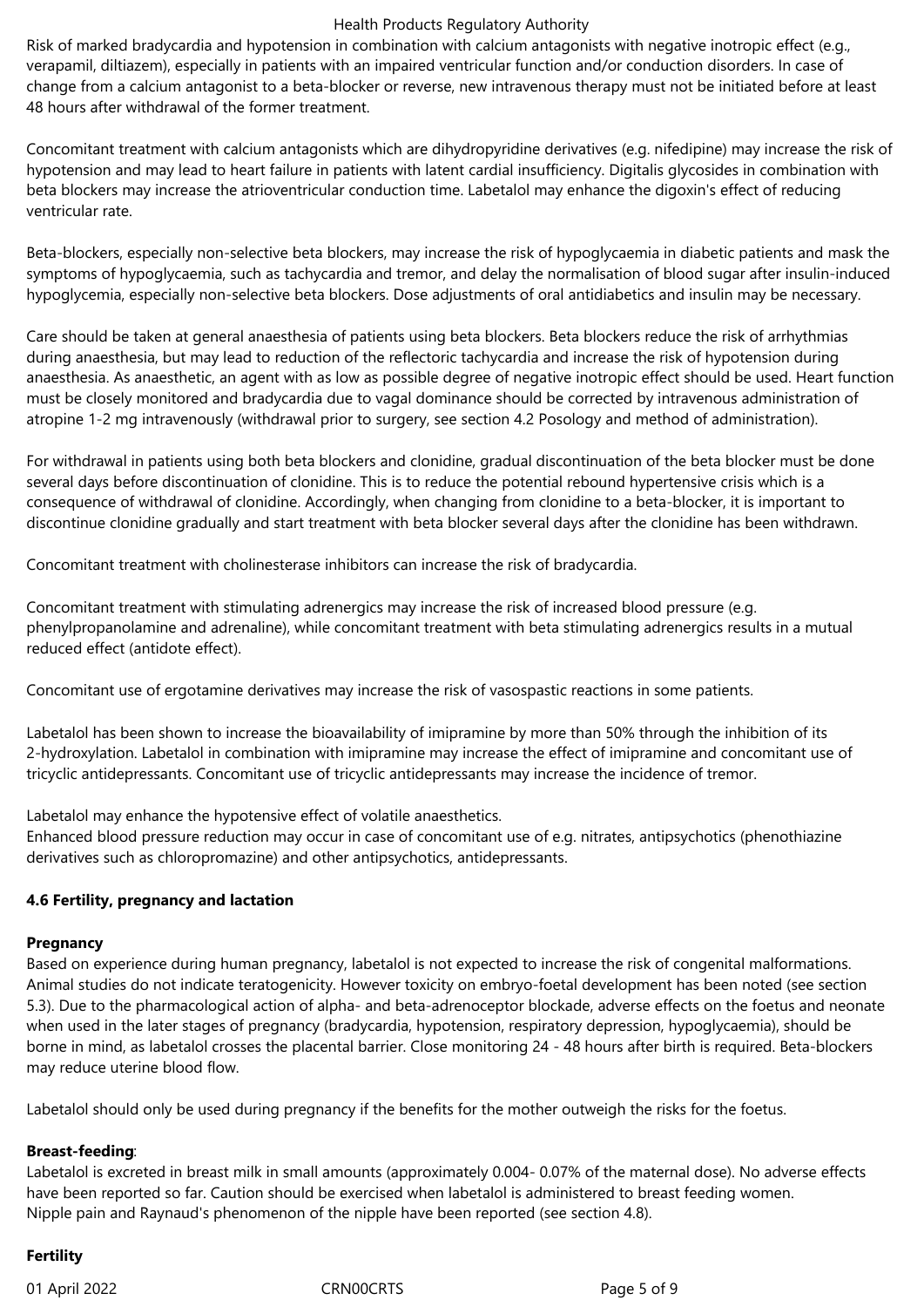#### **4.7 Effects on ability to drive and use machines**

Not relevant.

## **4.8 Undesirable effects**

# **Summary of the safety profile**

The most common undesirable effects observed with labetalol injection, and collected from post-marketing reports include: congestive heart failure, postural hypotension, hypersensitivity, drug fever, raised liver function tests, nasal congestion, and erectile dysfunction.

# **Tabulated list of adverse reactions**

The following convention has been used for the classification of frequency: Very common ≥1/10 Common  $\geq$  1/100 and <1/10 Uncommon ≥1/1000 and <1/100 Rare ≥1/10,000and <1/1000 Very rare <1/10,000 Not known (cannot be estimated from the available data)

Side-effects indicated by a hash (#) are usually transient and occur during the first few weeks of treatment.

| System organ class                              |                                                                   | Side effects                                    |
|-------------------------------------------------|-------------------------------------------------------------------|-------------------------------------------------|
| Immune System Disorders                         | Common                                                            | Hypersensitivity, Drug fever                    |
| Cardiac Disorders                               | Common                                                            | Congestive heart failure                        |
|                                                 | Rare                                                              | Bradycardia                                     |
|                                                 | Very rare                                                         | Heart block                                     |
| Vascular Disorders                              | Common                                                            | #Postural Hypotension                           |
|                                                 | Very rare                                                         | Exacerbation of the of Raynaud's Syndrome       |
| Respiratory, Thoracic and Mediastinal disorders | Common                                                            | # Nasal Congestion                              |
|                                                 | Uncommon                                                          | Bronchospasm                                    |
| <b>Hepatobiliary Disorders</b>                  | Common                                                            | Raised liver function tests                     |
|                                                 | Hepatitis, hepatocellular jaundice, cholestatic jaundice, hepatic |                                                 |
|                                                 | Very rare                                                         | necrosis                                        |
| Reproductive System and Breast Disorders        | Common                                                            | Erectile dysfunction                            |
|                                                 | Not known                                                         | Nipple pain, Raynaud's phenomenon of the nipple |

# **Description of selected adverse reactions:**

## **Immune system disorders**

Hypersensitivityreactions reported include rash, pruritus, dyspnoea and very rarely drug feverand angioedema.

## **Vascular disorders**

Pronounced postural hypotension may occur if patients are allowed to assume the upright position within 3 h of receiving labetalol injection.

## **Hepatobiliary disorders**

Thesigns and symptoms of hepatobiliary disorders are usually reversible onwithdrawal of the medicinal product.

# Reporting of suspected adverse reactions

Reporting suspected adverse reactions after authorisation of the medicinal product is important. It allows continued monitoring of the benefit/risk balance of the medicinal product. Healthcare professionals are asked to report any suspected adverse reactions via: HPRA Pharmacovigilance Website: www.hpra.ie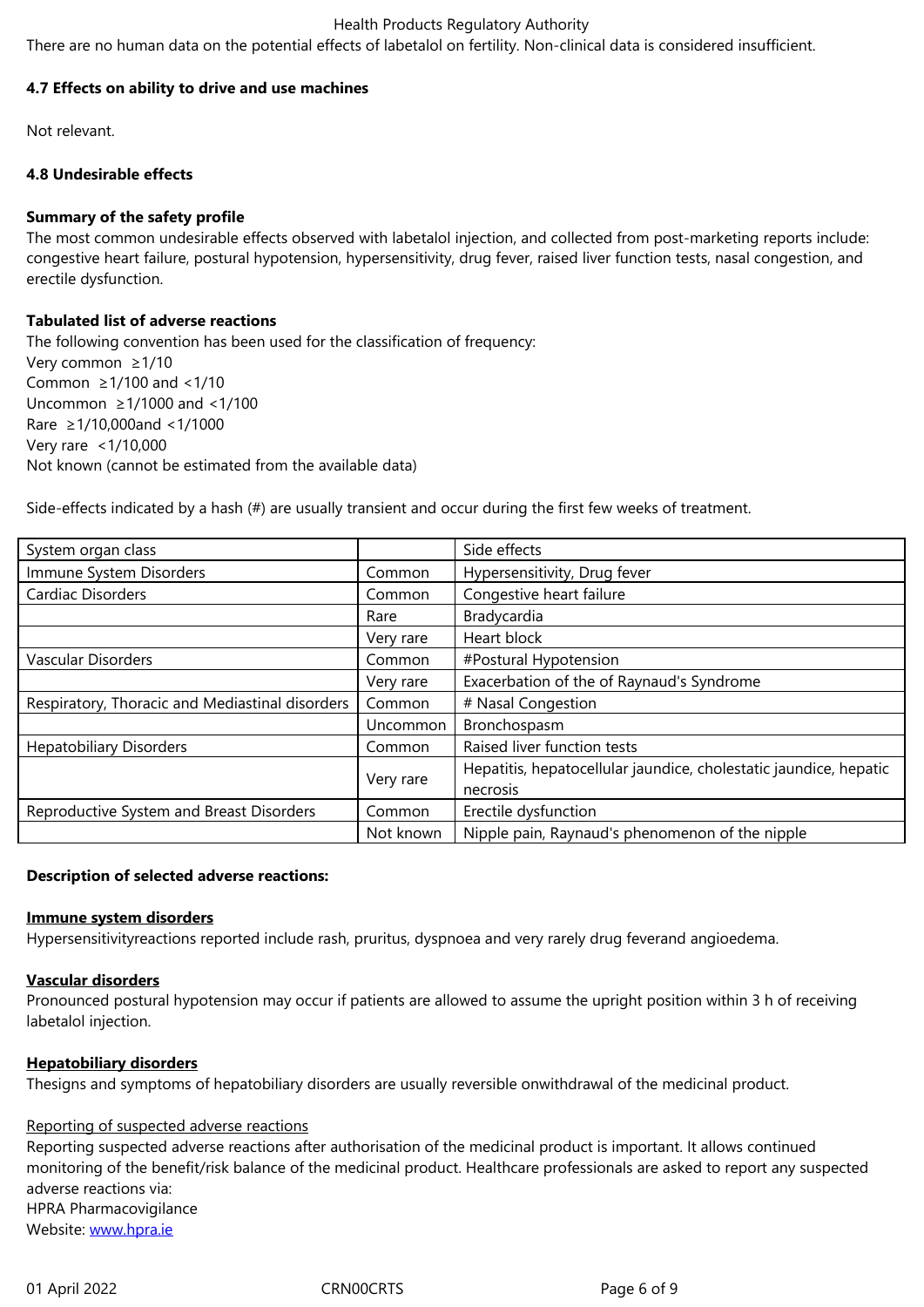# **4.9 Overdose**

## Symptoms and signs:

Profound cardiovascular effects are to be expected, e.g. excessive, posture-sensitive hypotension and sometimes bradycardia. Oliguric renal failure has been reported after massive overdosage of labetalol orally. In one case, the use of dopamine to increase the blood pressure may have aggravated the renal failure.

# Treatment:

Patients should be laid supine with the legs raised. Parenteral adrenergic/anticholinergic therapy should be administered as needed to improve the circulation.

Haemodialysis removes less than 1% labetalol hydrochloride from the circulation.

Further management should be as clinically indicated or as recommended by the national poison centre, where available.

# **5 PHARMACOLOGICAL PROPERTIES**

# **5.1 Pharmacodynamic properties**

Pharmacotherapeutic group: Alpha and beta blocking agents, ATC code: C07AG01

## Mechanism of action

Labetalol lowers the blood pressure by blocking peripheral arteriolar alpha-adrenoceptors, thus reducing the peripheral resistance, and by concurrent beta-blockade, protects the heart from reflex sympathetic drive that would otherwise occur.

# Pharmacodynamic effects

Cardiac output is not significantly reduced at rest or after moderate exercise. Increases in systolic blood pressure during exercise are reduced but corresponding changes in the diastolic pressure are essentially normal. All of these effects would be expected to be benefit for hypertensive patients.

# **5.2 Pharmacokinetic properties**

# **Pharmacokinetics**

Labetalol chemically consists of four stereoisomers with different pharmacodynamic effects.

## Distribution

Approximately 50% of labetalol in the blood is protein bound. Only negligible amounts of labetalol cross the blood brain barrier in animal studies. Labetalol crosses the placental barrier and is secreted in breast milk.

## Biotransformation

Labetalol is metabolised mainly through conjugation to inactive glucuronide metabolites.

## Elimination

The glucuronide metabolites are excreted both in the urine and via the bile, into the faeces. Less than 5% of the labetalol dose is excreted unchanged in urine and bile. The plasma half-life of labetalol is about 4 h.

# **Special patient populations**

## **Hepatic Impairment**

Labetalol undergoes significant but variable first-pass metabolism when given by the oral route. In a study of 10 patients with histologically proven cirrhosis, exposure to oral labetalol was increased approximately three-fold compared with healthy controls. Inter-subject variability in both patients and controls was high (approximately 2.5-fold). Patients with hepatic impairment may require lower oral doses of labetalol (see section 4.2 Posology and method of administration and section 4.4 Special warnings and precautions for use).

# **5.3 Preclinical safety data**

# **Carcinogenicity, mutagenicity and teratogenicity**

01 April 2022 CRN00CRTS Page 7 of 9 There was no evidence of mutagenic potential from in vitro and in vivo tests.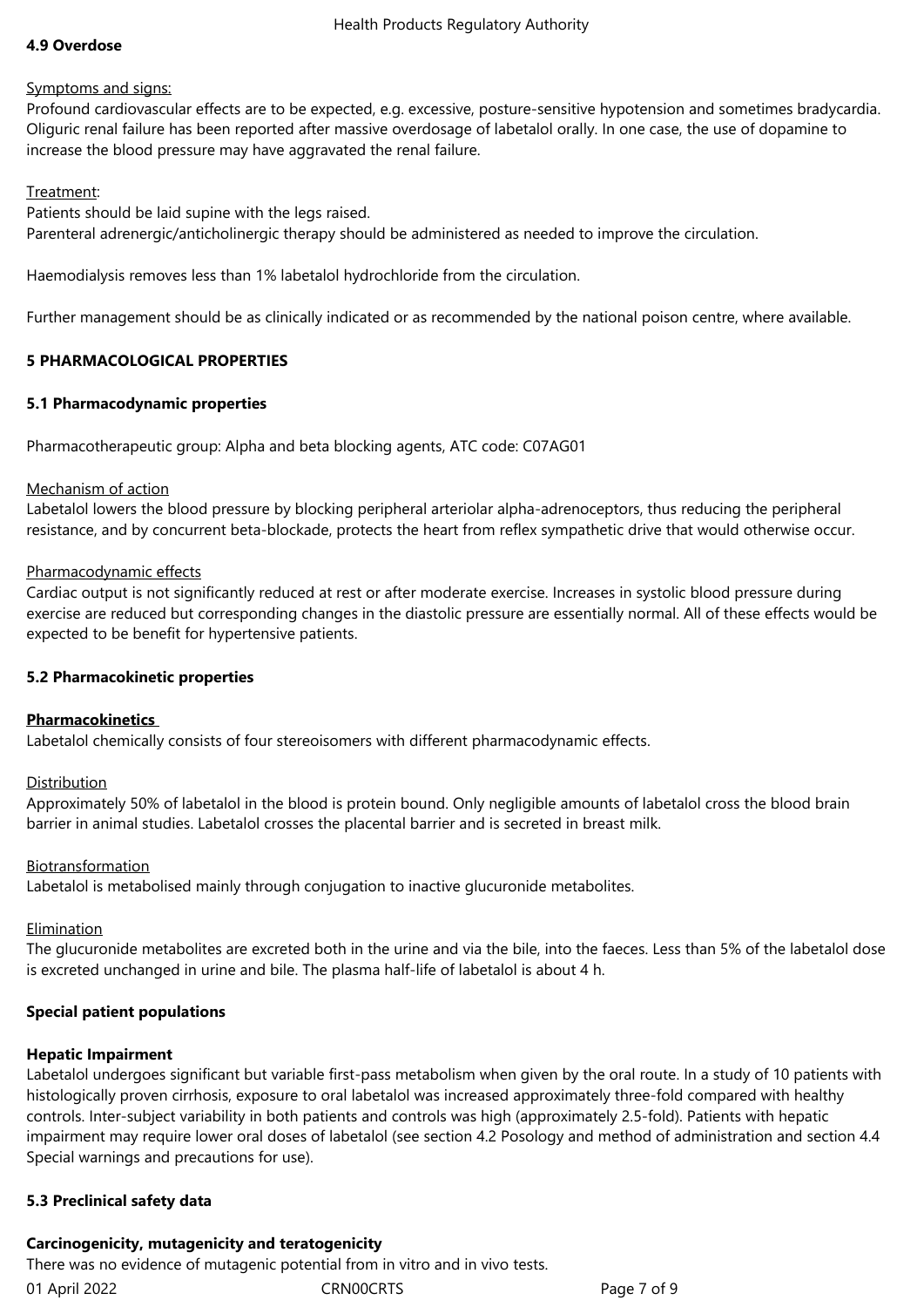Labetalol showed no evidence of carcinogenicity in long-term studies in mice and rats. No teratogenicity was observed in rats and rabbits at oral doses 6 and 4 times the maximum recommended human dose. Increased foetal resorptions were seen in both species at doses approximating the maximum recommended human dose. A teratology study performed with labetalol in rabbits at intravenous doses up to 1.7 times the maximum recommended human dose revealed no evidence of drug-related harm to the foetus.

## **6 PHARMACEUTICAL PARTICULARS**

# **6.1 List of excipients**

Glucose monohydrate; Disodium edetate; Water for injection; Sodium hydroxide and hydrochloric acid (for pH adjustment).

# **6.2 Incompatibilities**

Labetalol injection has been shown to be incompatible with Sodium Bicarbonate injection BP 4.2% w/v.

# **6.3 Shelf life**

2 years.

Chemical and physical in-use stability has been demonstrated for 24 hours at 25°C, 30°C and 40°C. From a microbiological point of view, the product should be used immediately. If not used immediately, in-use storage times and conditions prior to use are the responsibility of the user and would normally not be longer than 24 hours at 2 to 8 °C.

# **6.4 Special precautions for storage**

This medicinal product does not require any special storage conditions.

# **6.5 Nature and contents of container**

Package of 5x20 ml (glass ampoule).

# **6.6 Special precautions for disposal and other handling**

Labetalol should be diluted only with compatible I.V. infusion fluids under aseptic condition.

Labetalol injection is compatible with the following I.V. infusion fluids:

- 5% Dextrose BP.
- 0.18% Sodium Chloride and 4% Dextrose BP.
- 0.3% Potassium Chloride and 5% Dextrose BP.
- Compound Sodium Lactate BP (Ringer Lactate).
- 0.9% Sodium Chloride.

# **7 MARKETING AUTHORISATION HOLDER**

S.A.L.F. S.p.A. Laboratorio Farmacologico Via Marconi, 2 24069 Italy

# **8 MARKETING AUTHORISATION NUMBER**

PA22760/001/001

01 April 2022 CRN00CRTS Page 8 of 9